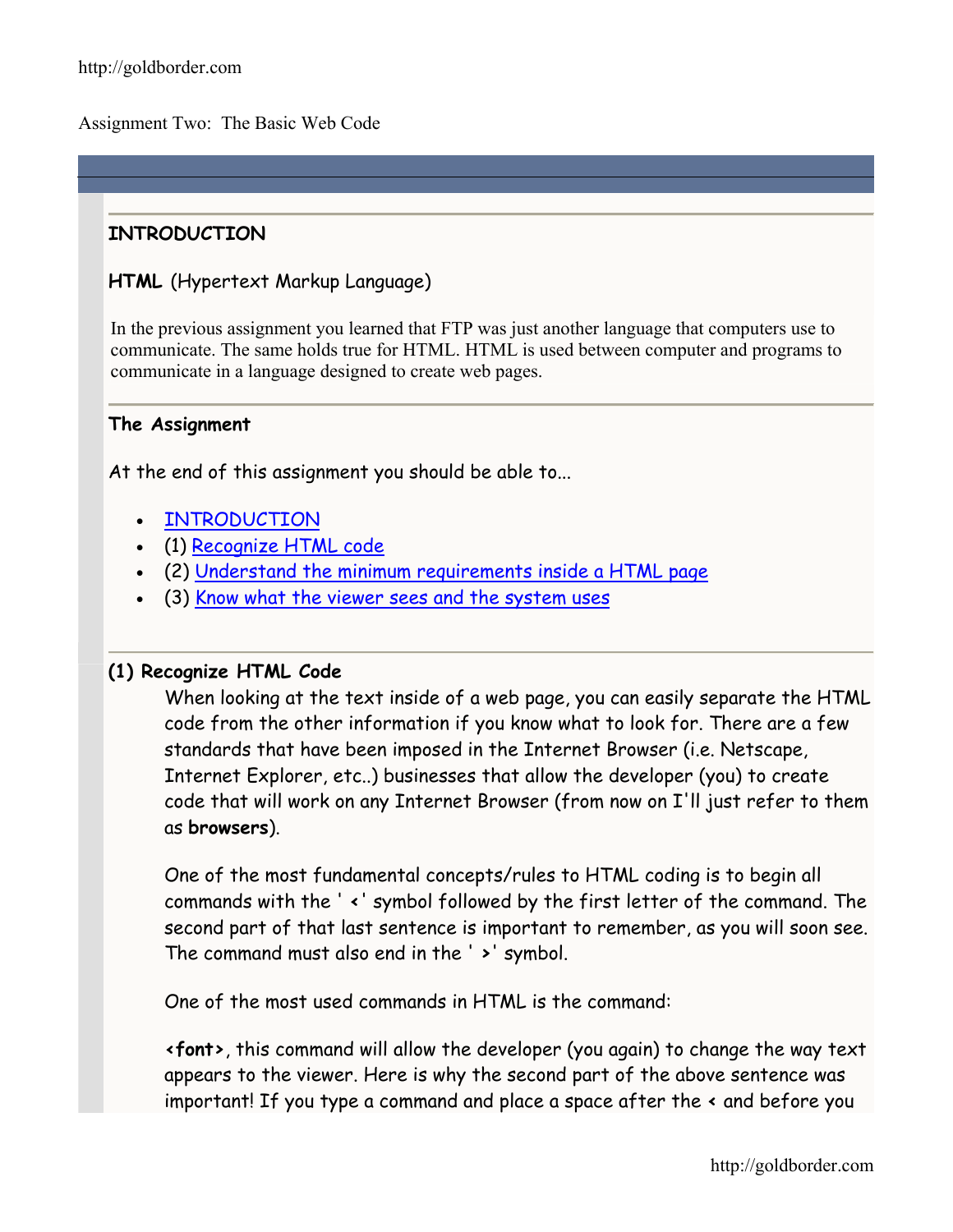type the **font** command, the browsers will think you just want the 'less than' symbol displayed followed by the word 'font'. It will not understand your desire to affect the text. So remember this rule!! For Example:

If I did the command right, I could do the following to some text:

# Look at me Ma!

On the other hand, if I typed my HTML code in the wrong manner, I could end up with the following:

# **< font size=+2 color="#960000" >Look at me Ma!< /font >**

By remembering this basic standard/rule with HTML commands, you can now easily pick out the commands from the text on (and others) web pages.

Tip: Now that you know how to dissect a web pages code, you can go to other websites that have tricks or formats you really like and use code just like theirs. Here is how you do it:

Go to the website that you like and go to the text toolbar at the top of the browser and ..

- (If you are using Netscape) click VIEW, then click on PAGE SOURCE.
- (If you are using Internet Exlorer) click VIEW, then SOURCE.

Violà! You can now see the code used to create any web page (including this one).

## **(2) Understand The Minimum Requirements Inside A HTML Page**

All web pages have a minimum requirement as to what code is inside for the page to be displayed properly inside a browser. Without beating around the bush, here is the minimum code (there are many others that you can use to make your page sparkle, but these are the minimum):

| <html></html>   |
|-----------------|
| <head></head>   |
| <title></title> |
| $\le$ /title>   |
|                 |
| $<$ body $>$    |
| $<$ /body>      |
|                 |
|                 |

Notice from point 1 above that the rules apply. Each command has started with the '**<**' symbol and immediately followed by the command (no spaces between). They all also end with the '**>**'symbol.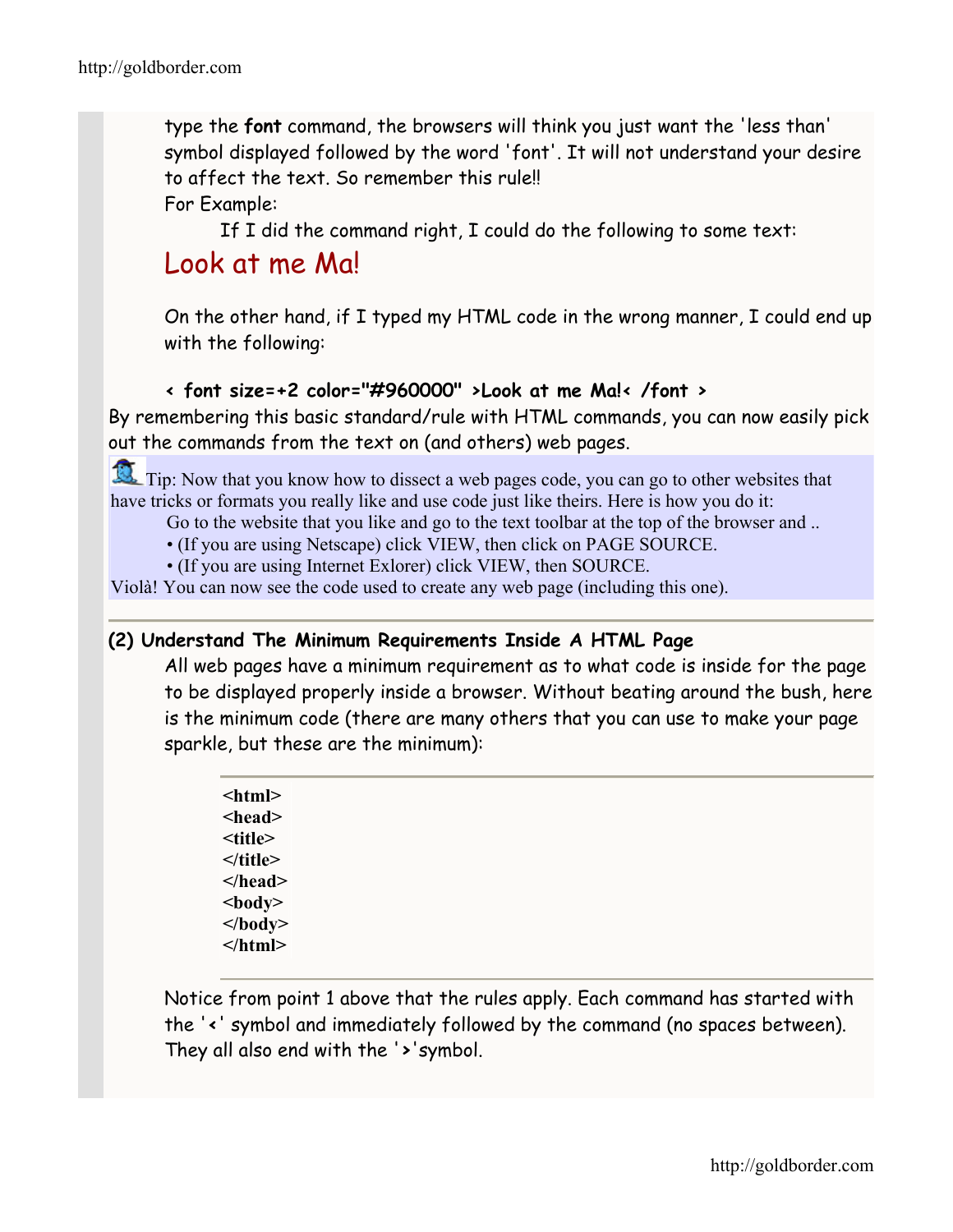commands? Look at the code above and see if you can see a common pattern used with the commands....(it's okay I'll wait)

Did you notice that there is an identical copy of each command but with an extra '/' inserted between the '**<**' symbol and the command? This is a way of telling the browser that you have finished using a particular command.

Sometimes it also matters in what order you place commands, as with the minimum commands above. Now we can go into detail of what the above commands are and why they are in that order:

• **If**  $\epsilon$  **html>**, this command tells a browser that you are starting a webpage. Notice that the **</html>** is at the very end of the code. The /html signifies to the browser that you have finished coding the webpage. Everything contained between the **<html>** and the **</html>** will be used in your webpage. Almost always you will never have anything above the **<html>** or below the **</html>**

•  $\epsilon$  **head**, this command is the header (hence the **head** command). This area of code is always located right after the **<html>** command and contains information you provide to the browser. This area of code is not for the viewer to see, just for you to give information to the browser. Notice the **</head>** command follows just a couple lines further. You usually do not have much code inside the head. The most important and required code inside the **head** code is the **title** code.

• **<title>**, this command is always placed inside the **head** command. This command tells the browser what title to place at the top of the browsers window above the toolbar. It is also used by search engines to describe your webpage to customers looking for particular information.

For example, if you look at the top of this browser above the toolbar, you should be able to see the title **CIS 104 - Assignment 2**.

And as with **most** commands, you place the **</title>** at the end of what you want the title to be. To create the title for this page, I did the following HTML code:

**<title>CIS 104 - Assignment 2</title>**

• **body**, this command is used to tell the browser to start displaying information (text and graphics) to the viewer. Everything you place between the **<body>** and **</body>** command will affect what the viewer actually sees.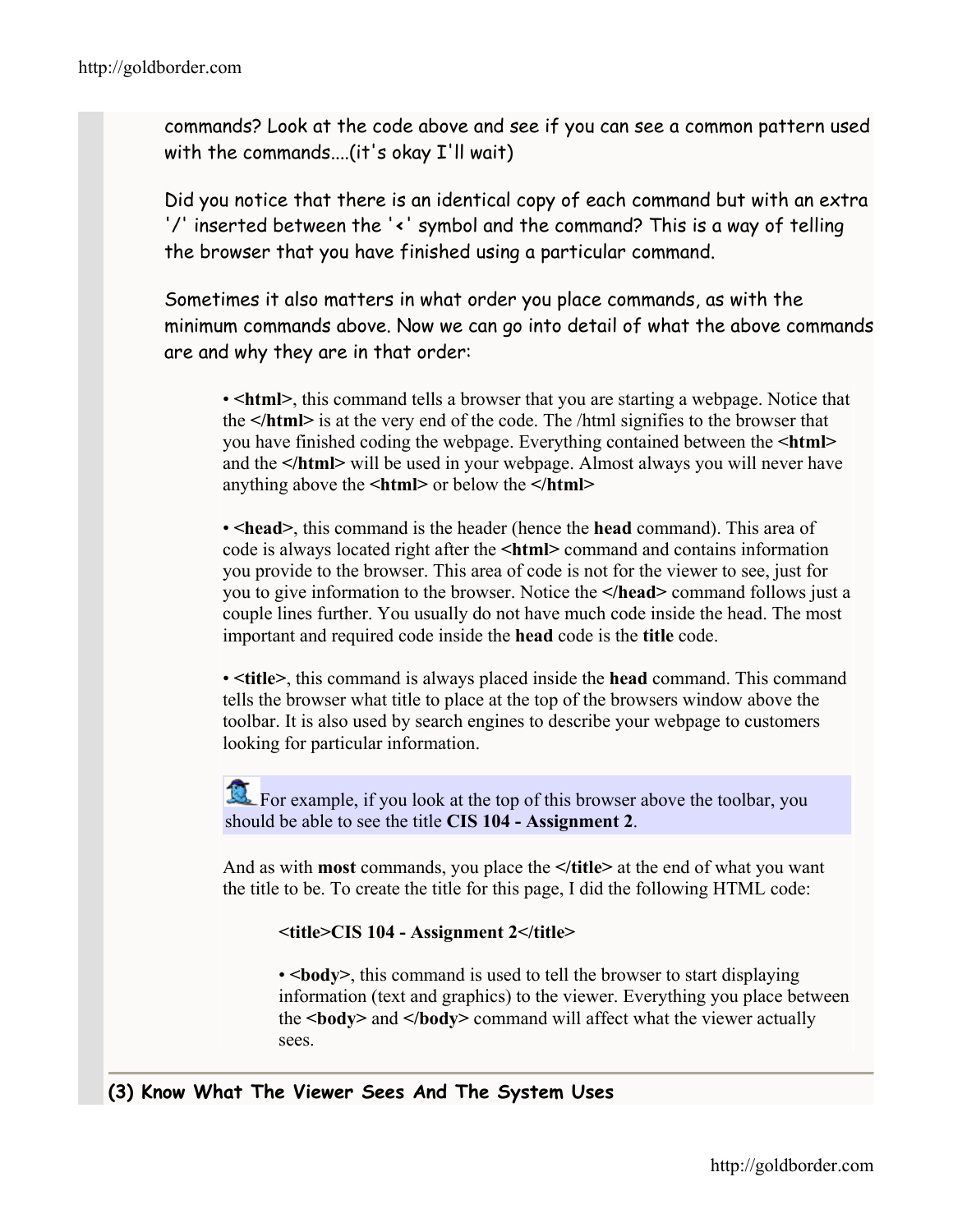

Your finally at the stage where you are ready to begin your first web page assignment. To create a web page, you simply type in the command and information into any word processor. The best program for this purpose is Notepad. The reason most webmasters use Notepad instead of Word

or other word processors is that Notepad only saves what you typed. On the other hand, Word for example will create a slew of other information/commands that you don't need. You can turn these off, but it is easier just to use Notepad.

To use Notepad, click on your START button, then PROGRAMS, then ACCESSORIES and finally Notepad.

After you open Notepad, just type in the basic web code above. When your ready to save, use the following trick to force your word processor (hopefully Notepad) to save it as a web page.

After you click on FILE, don't click on the SAVE button, but rather the SAVE AS button. This will allow you to choose how you want to save the file. Type your desired filename into the box (try not to use spaces) followed by '.htm'. For example, if I wanted a web page called dogcat, I could type **dogcat.htm**.

The last part of the trick is to force your word processor to keep the '.htm' on the filename. To do this, place quotes (") around the filename, like: **"dogcat.htm"**

Now save the file. You have just created a web page...pretty easy!

Another note on Notepad: When you want to edit your page later, Notepad will only try and open files that end in '.txt'. To force Notepad to show you web page files, type '**\*.htm**' into the filename box and click OPEN. This will make Notepad list any files in your current location that end in '.htm' (web pages). You could also change the FILE TYPE scroll list to ALL FILES and choose your desired web page, but this option will also show ALL files, not just web pages.

After you have the code looking exactly like the code above, place a title in the code that represents what the webpage is about. For this exercise I think we will create a page dealing with food (always a good subject to me). You will place the title you desire between the **<title>** and **</title>** commands. For example, I would have the following code my page:

**<html> <head>**